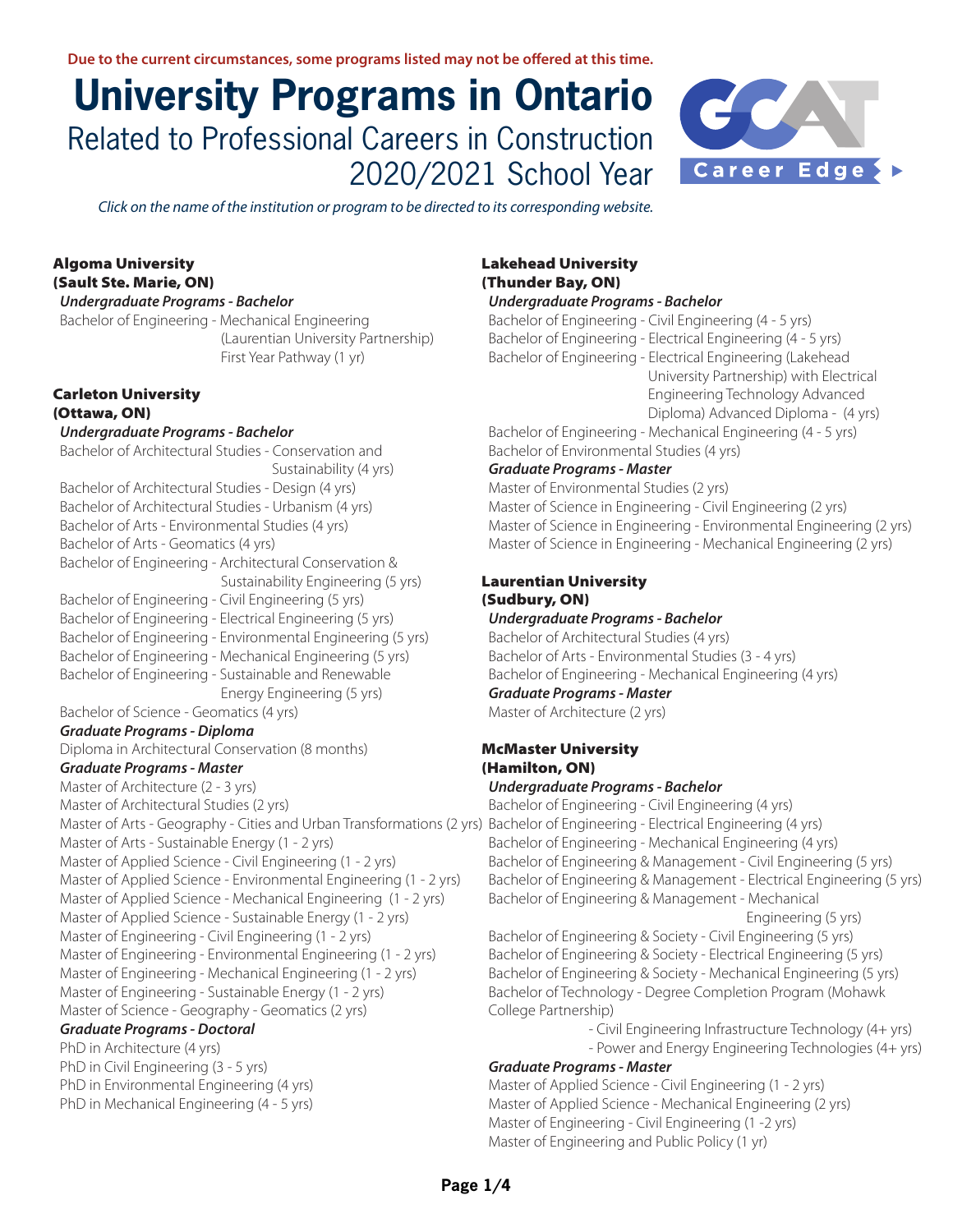[Master of Engineering Design \(1 yr\)](http://graduate.mcmaster.ca/programs/engineering-design?degree=27) [Master of Engineering Entrepreneurship and Innovation \(20](http://graduate.mcmaster.ca/programs/engineering-entrepreneurship-and-innovation?degree=28)  [months\)](http://graduate.mcmaster.ca/programs/engineering-entrepreneurship-and-innovation?degree=28) 

## *Graduate Programs - Doctoral*

[PhD in Civil Engineering \(4 yrs\)](http://graduate.mcmaster.ca/programs/civil-engineering?degree=19) [PhD in Mechanical Engineering \(4 yrs\)](https://graduate.mcmaster.ca/programs/mechanical-engineering?degree=19)

#### [OCAD University](http://www.ocadu.ca/) (Toronto, ON)

## *Undergraduate Programs - Bachelor*

[Bachelor of Design - Environmental Design \(4 yrs\)](https://www.ocadu.ca/Page340.aspx) [Bachelor of Design - Environmental Design - Interior Design](https://www.ocadu.ca/Page2273.aspx)   [Specialization \(4 yrs\)](https://www.ocadu.ca/Page2273.aspx)

#### [Project Management Institute -](http://www.pmitoronto.ca/?)  [Southern Ontario Chapter \(Toronto, ON\)](http://www.pmitoronto.ca/?) *Graduate Programs - Credentials*

[Certified Associate in Project Management \(CAPM\)®](http://www.pmi.org/certifications/types/certified-associate-capm) [PMI Agile Certified Practitioner \(PMI-ACP\)®](http://www.pmi.org/certifications/types/agile-acp)  [PMI Professional in Business Analysis \(PMI-PBA\)®](http://www.pmi.org/certifications/types/business-analysis-pba) [PMI Risk Management Professional \(PMI-RMP\)®](http://www.pmi.org/certifications/types/risk-management-rmp)  [PMI Scheduling Professional \(PMI-SP\)®](http://www.pmi.org/certifications/types/scheduling-sp)  [Portfolio Management Professional \(PfMP\) ®](http://www.pmi.org/certifications/types/portfolio-management-pfmp)  [Program Management Professional \(PgMP\)®](http://www.pmi.org/certifications/types/program-management-pgmp)  [Project Management Professional \(PMP\)®](http://www.pmi.org/certifications/types/project-management-pmp) 

## [Queen's University](http://www.queensu.ca/) (Kingston, ON)

## *Undergraduate Programs - Bachelor*

[Bachelor of Applied Science - Civil Engineering \(4 yrs\)](https://engineering.queensu.ca/programs/undergraduate/civil-engineering.html) [Bachelor of Applied Science - Electrical Engineering \(4 yrs\)](https://engineering.queensu.ca/programs/undergraduate/electrical-engineering.html) [Bachelor of Applied Science - Geological Engineering \(4 yrs\)](https://engineering.queensu.ca/programs/undergraduate/geological-engineering.html) [Bachelor of Science - Environmental Studies \(4 yrs\)](http://www.queensu.ca/ensc/undergraduate)

## *Graduate Programs - Master*

[Master of Applied Science - Civil Engineering \(2 yrs\)](https://engineering.queensu.ca/programs/graduate-professional/civil-engineering.html) [Master of Applied Science - Geological Engineering \(2 yrs\)](https://engineering.queensu.ca/programs/graduate-professional/research/geological-engineering.html) [Master of Engineering - Civil Engineering \(1 yr\)](https://engineering.queensu.ca/programs/graduate-professional/civil-engineering.html) [Master of Environmental Studies \(1.3 - 2 yrs\)](https://www.queensu.ca/ensc/graduate/mes-program-guide) [Master of Planning - Urban & Regional Planning \(2 yrs\)](http://www.queensu.ca/sgs/urban-regional-planning)

## *Graduate Programs - Doctoral*

[PhD in Civil Engineering \(4 yrs\)](https://engineering.queensu.ca/programs/graduate-professional/civil-engineering.html) [PhD in Environmental Studies \(4 years\)](https://www.queensu.ca/ensc/graduate/phd-program-guide) [PhD in Geological Engineering \(4 yrs\)](https://engineering.queensu.ca/programs/graduate-professional/research/geological-engineering.html)

## [Royal Military College of Canada](http://www.rmcc-cmrc.ca/en)  (Kingston, ON)

## *Undergraduate Programs - Bachelor*

[Bachelor of Engineering - Civil Engineering \(4 yrs\)](http://www.rmcc-cmrc.ca/en/registrars-office/undergraduate-civil-engineering-programme) [Bachelor of Engineering - Electrical Engineering \(4 yrs\)](http://www.rmcc-cmrc.ca/en/registrars-office/electrical-engineering-and-computer-engineering-undergraduate-programmes) [Bachelor of Engineering - Mechanical Engineering \(4 yrs\)](http://www.rmcc-cmrc.ca/en/registrars-office/mechanical-aeronautical-engineering-undergraduate-programmes)

## *Graduate Programs - Master*

[Master of Applied Science - Civil Engineering \(2 yrs\)](http://www.rmcc-cmrc.ca/en/registrars-office/graduate-programmes-civil-engineering#gi-rg)  [Master of Applied Science - Electrical Engineering \(2 yrs\)](http://www.rmcc-cmrc.ca/en/registrars-office/graduate-programmes-electrical-engineering-and-computer-engineering)  [Master of Applied Science - Mechanical Engineering \(2 yrs\)](http://www.rmcc-cmrc.ca/en/registrars-office/graduate-programmes-mechanical-engineering-and-aeronautical-engineering#gi-rg) [Master of Engineering - Civil Engineering \(2 yrs\)](http://www.rmcc-cmrc.ca/en/registrars-office/graduate-programmes-civil-engineering#gi-rg) [Master of Engineering - Electrical Engineering \(2 yrs\)](http://www.rmcc-cmrc.ca/en/registrars-office/graduate-programmes-electrical-engineering-and-computer-engineering) [Master of Engineering - Mechanical Engineering \(2 yrs\)](http://www.rmcc-cmrc.ca/en/registrars-office/graduate-programmes-mechanical-engineering-and-aeronautical-engineering#gi-rg)

## *Graduate Programs - Doctoral*

[PhD in Engineering - Civil Engineering \(4 yrs\)](http://www.rmcc-cmrc.ca/en/registrars-office/graduate-programmes-civil-engineering#gi-rg) [PhD in Engineering - Electrical Engineering \(4 yrs\)](http://www.rmcc-cmrc.ca/en/registrars-office/graduate-programmes-electrical-engineering-and-computer-engineering) [PhD in Engineering - Mechanical Engineering \(4 yrs\)](http://www.rmcc-cmrc.ca/en/registrars-office/graduate-programmes-mechanical-engineering-and-aeronautical-engineering#gi-rg) 

#### [Ryerson University](http://www.ryerson.ca/) (Toronto, ON) *Undergraduate Programs - Bachelor*

[Bachelor of Architectural Science \(4 - 5 yrs\)](https://www.ryerson.ca/programs/undergraduate/architectural-science/) [Bachelor of Arts - Environment and Urban Sustainability \(4 yrs\)](https://www.ryerson.ca/programs/undergraduate/environment-urban-sustainability/) [Bachelor of Arts - Geographic Analysis \(4 yrs\)](http://www.ryerson.ca/programs/undergraduate/geographic-analysis/) [Bachelor of Applied Science - Occupational and](https://www.ryerson.ca/programs/undergraduate/occupational-health-safety/)   [Public Health \(4 - 5 yrs\)](https://www.ryerson.ca/programs/undergraduate/occupational-health-safety/) [Bachelor of Engineering - Civil Engineering \(4 - 5 yrs\)](https://www.ryerson.ca/programs/undergraduate/civil-engineering/) [Bachelor of Engineering - Electrical Engineering \(4 - 5 yrs\)](https://www.ryerson.ca/programs/undergraduate/electrical-engineering/) [Bachelor of Engineering - Mechanical Engineering \(4 - 5 yrs\)](https://www.ryerson.ca/programs/undergraduate/mechanical-engineering/) [Bachelor of Interior Design \(4 yrs\)](https://www.ryerson.ca/programs/undergraduate/interior-design/) [Bachelor of Urban and Regional Planning \(4 yrs\)](https://www.ryerson.ca/programs/undergraduate/urban-regional-planning/) *Graduate Programs - Master* [Master of Applied Science](https://www.ryerson.ca/graduate/programs/building-science/) - Building Science (2 yrs) [Master of Applied Science - Civil Engineering \(2 yrs\)](https://www.ryerson.ca/graduate/programs/civil-engineering/) [Master of Architecture \(2 yrs\)](https://www.ryerson.ca/graduate/programs/architecture/)

[Master of Building Science \(1 yr\)](https://www.ryerson.ca/graduate/programs/building-science/)

[Master of Engineering - Civil Engineering \(1 yr\)](https://www.ryerson.ca/graduate/programs/civil-engineering/) [Master of Engineering Innovation and Entrepreneurship \(16 months\)](https://www.ryerson.ca/graduate/programs/engineering-innovation-entrepreneurship/) [Master of Planning - Urban Development \(1 - 2 yrs\)](https://www.ryerson.ca/graduate/programs/urban-development/)

*Graduate Programs - Doctoral*

[PhD in Building Science \(4 yrs\)](https://www.ryerson.ca/graduate/programs/building-science/) [PhD in Civil Engineering \(4 yrs\)](https://www.ryerson.ca/graduate/programs/civil-engineering/)

# [Trent University](https://www.trentu.ca/futurestudents/)

(Peterborough, ON) *Undergraduate Programs - Bachelor* [Bachelor of Environmental Science/Studies \(4 yrs\)](https://www.trentu.ca/futurestudents/degree/environmental-science-studies?target=undergraduate) 

#### [University of Guelph](https://www.uoguelph.ca/) (Guelph, ON)

## *Undergraduate Programs - Bachelor*

[Bachelor of Engineering - Environmental Engineering \(4 yrs\)](http://www.uoguelph.ca/engineering/undergrad-environmental-engineering) [Bachelor of Engineering - Mechanical Engineering \(4 yrs\)](http://www.uoguelph.ca/engineering/undergrad-mechanical-engineering) [Bachelor of Landscape Architecture \(4 yrs\)](https://admission.uoguelph.ca/bla) [Bachelor of Science - Environmental Geomatics \(4 yrs\)](https://admission.uoguelph.ca/bsc/egg) 

## *Graduate Programs - Diploma*

[Diploma in Engineering Design of Sustainable Water Resource Systems](https://www.uoguelph.ca/graduatestudies/programs/enggd1) [Diploma in Modelling Applications in Water Resources Systems](https://www.uoguelph.ca/graduatestudies/programs/enggd2)

## *Graduate Programs - Master*

[Master of Applied Science - Environmental Engineering \(2 yrs\)](https://www.uoguelph.ca/engineering/grad/masc-program) [Master of Applied Science - Mechanical Engineering \(2 yrs\)](https://www.uoguelph.ca/engineering/grad/masc-program) [Master of Engineering - Environmental Engineering \(2 yrs\)](https://www.uoguelph.ca/engineering/grad/meng-program) [Master of Engineering - Mechanical Engineering \(2 yrs\)](https://www.uoguelph.ca/engineering/grad/meng-program)  [Master of Landscape Architecture \(1.5 - 3 yrs\)](https://www.uoguelph.ca/sedrd/landscape-architecture/master-landscape-architecture)

[Master of Planning - Rural Planning and Development \(1 yr\)](https://www.uoguelph.ca/sedrd/rural-planning-development/mplan)  [Master of Science - Rural Planning and Development \(2 yrs\)](https://www.uoguelph.ca/sedrd/rural-planning-development/msc-program)

## *Graduate Programs - Doctoral*

[PhD in Engineering - Environmental Engineering](https://www.uoguelph.ca/engineering/grad/phd-program) (4 yrs) [PhD in Engineering - Mechanical Engineering](https://www.uoguelph.ca/engineering/grad/phd-program) (4 yrs)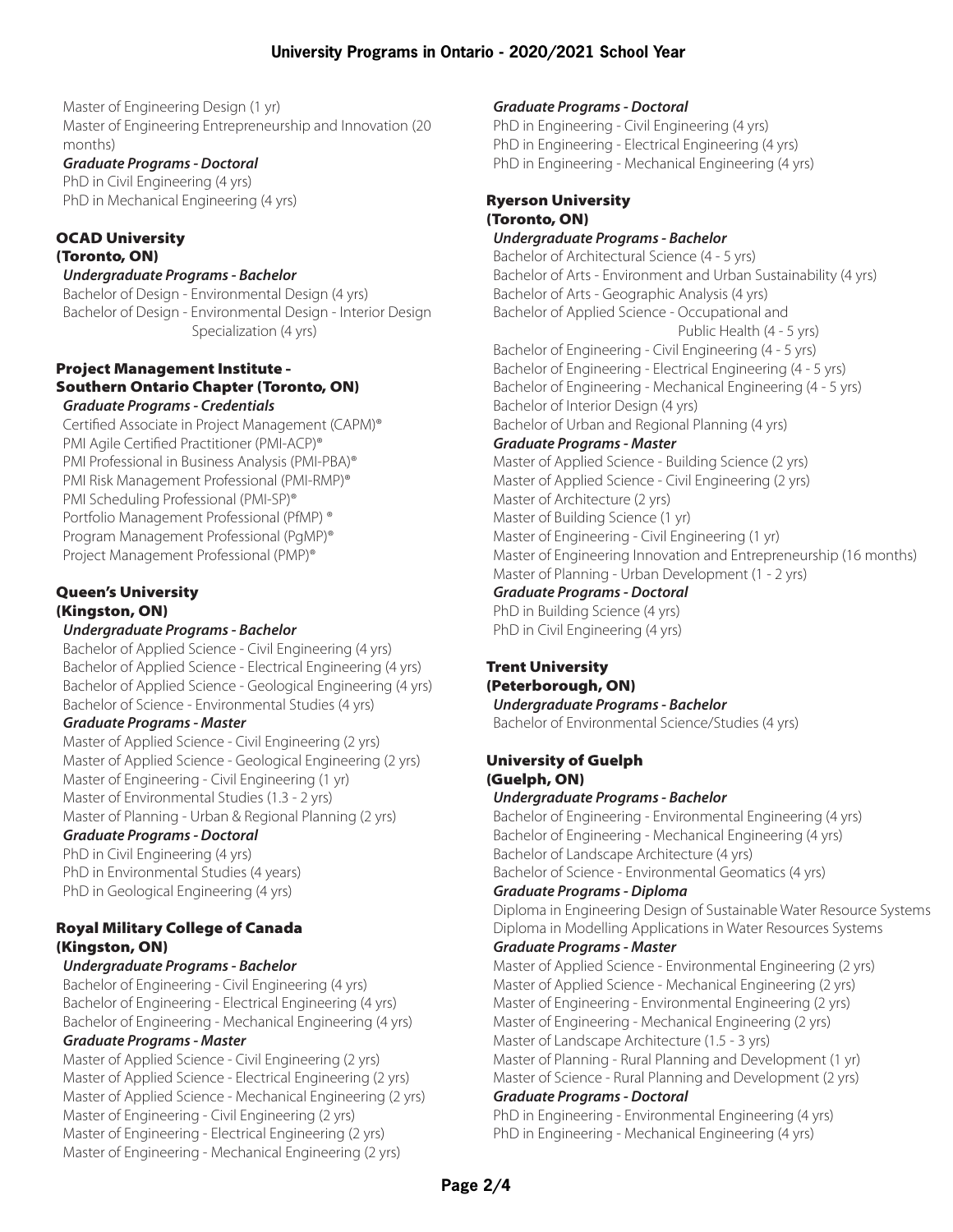## [University of Ontario Institute of Technology](http://www.uoit.ca/) (Oshawa, ON)

#### *Undergraduate Programs - Bachelor*

[Bachelor of Engineering - Electrical Engineering \(4 - 5 yrs\)](http://www.uoit.ca/programs/engineering-and-applied-science/electrical-engineering-electrical-engineering-and-management.php) [Bachelor of Engineering - Mechanical Engineering \(4 - 5 yrs\)](http://www.uoit.ca/programs/engineering-and-applied-science/mechanical-engineering-mechanical-engineering-and-management.php) [Bachelor of Engineering & Management - Electrical](http://www.uoit.ca/programs/engineering-and-applied-science/electrical-engineering-electrical-engineering-and-management.php)   [Engineering \(4 - 5 yrs\)](http://www.uoit.ca/programs/engineering-and-applied-science/electrical-engineering-electrical-engineering-and-management.php)  [Bachelor of Engineering & Management - Mechanical](http://www.uoit.ca/programs/engineering-and-applied-science/mechanical-engineering-mechanical-engineering-and-management.php)   [Engineering \(4 - 5 yrs\)](http://www.uoit.ca/programs/engineering-and-applied-science/mechanical-engineering-mechanical-engineering-and-management.php) [Bachelor of Technology - Sustainable Energy Systems \(4 yrs\)](https://ontariotechu.ca/programs/energy-systems-and-nuclear-science/sustainable-energy-systems.php)  *Graduate Programs - Diploma* [Diploma in Engineering Management \(8 months\)](http://www.uoit.ca/programs/engineering-and-applied-science/engineering-management-graduate-diploma.php) *Graduate Programs - Master* [Master of Applied Science - Mechanical Engineering \(2 yrs\)](http://www.uoit.ca/programs/engineering-and-applied-science/mechanical-engineering-masters-program.php) [Master of Engineering - Mechanical Engineering \(2 yrs\)](http://www.uoit.ca/programs/engineering-and-applied-science/mechanical-engineering-masters-program.php) [Master of Engineering Management \(2 yrs\)](http://www.uoit.ca/programs/engineering-and-applied-science/engineering-management-masters-program.php)

# *Graduate Programs - Doctoral*

[PhD in Mechanical Engineering \(4 yr](http://www.uoit.ca/programs/engineering-and-applied-science/mechanical-engineering-doctoral-program.php)s)

## [University of Ottawa](https://www.uottawa.ca/en) [\(Ottawa, ON\)](https://www.uottawa.ca/en)

#### *Undergraduate Programs - Bachelor*

| Bachelor of Applied Science - Civil Engineering (4 yrs)            |
|--------------------------------------------------------------------|
| Bachelor of Applied Science - Civil Engineering, Engineering       |
| Management & Entrepreneurship                                      |
| Option (4 yrs)                                                     |
| Bachelor of Applied Science - Civil Engineering, Environmental and |
| Water Resources Option (4 yrs)                                     |
| Bachelor of Applied Science - Civil Engineering, Structural and    |
| Geotechnical Option (4 yrs)                                        |
| Bachelor of Applied Science - Electrical Engineering (4 yrs)       |
| Bachelor of Applied Science - Electrical Engineering, Engineering  |
| Management & Entrepreneurship                                      |
| Option (4 yrs)                                                     |
| Bachelor of Applied Science - Mechanical Engineering (4 yrs)       |
| Bachelor of Applied Science - Mechanical Engineering,              |
| Engineering Management &                                           |
| Entrepreneurship Option (4 yrs)                                    |
| Bachelor of Arts - Environmental Studies (4 yrs)                   |
| <b>Graduate Programs - Diploma</b>                                 |
| Diploma in Technology Project Management (1 yr)                    |
| <b>Graduate Programs - Master</b>                                  |
| Master of Applied Science - Civil Engineering (2 yrs)              |
| Master of Applied Science - Civil Engineering Specialization in    |
| Science, Society and Policy (2 yrs)                                |
| Master of Applied Science - Environmental Engineering (2 yrs)      |
| Master of Applied Science - Mechanical Engineering (2 yrs)         |
| Master of Engineering - Civil Engineering (2 yrs)                  |
| Master of Engineering - Engineering Management (2 yrs)             |
| Master of Engineering - Environmental Engineering (2 yrs)          |
| Master of Engineering - Mechanical Engineering (2 yrs)             |
| <b>Graduate Programs - Doctoral</b>                                |
| PhD in Civil Engineering (4 yrs)                                   |
| PhD in Environmental Engineering (4 yrs)                           |
| PhD in Mechanical Engineering (4 yrs)                              |

## [University of Toronto](https://www.utoronto.ca/) (Toronto, ON)

## *Undergraduate Programs - Bachelor*

[Bachelor of Applied Science - Civil Engineering \(4 yrs\)](http://civmin.utoronto.ca/home/programs/undergraduate-programs/basc-in-civil-engineering/) [Bachelor of Applied Science - Engineering Science \(4 yrs\)](http://engsci.utoronto.ca/explore_our_program/about_engsci/) [Bachelor of Applied Science - Mechanical Engineering \(4 yrs\)](http://www.mie.utoronto.ca/mechanical/) [Bachelor of Arts - Architectural Studies \(4 yrs\)](https://www.daniels.utoronto.ca/programs/undergraduate/bachelor-arts-architectural-studies) [Bachelor of Arts - Environmental Studies \(4 yrs\)](https://utsc.calendar.utoronto.ca/major-program-environmental-studies-arts)  [Bachelor of Arts - Urban Studies \(4 yrs\)](http://sites.utoronto.ca/innis/urban/) [Bachelor of Science - Geographical Information Systems \( 4 yrs\)](https://student.utm.utoronto.ca/calendar/program_group.pl?Group_Id=49) *Graduate Programs - Master* [Master of Applied Science - Civil Engineering \(2 yrs\)](http://civil.engineering.utoronto.ca/graduate-programs/prospective-students/master-of-applied-science/) [Master of Architecture - Professional \(3 yrs\)](https://www.daniels.utoronto.ca/programs/graduate/master-architecture-professional) [Master of Architecture - Post-Professional \(1 yr\)](https://www.daniels.utoronto.ca/programs/graduate/master-architecture-post-professional) [Master of Engineering - Civil Engineering \(1 - 2 yrs\)](http://civil.engineering.utoronto.ca/graduate-programs/prospective-students/master-of-engineering-meng-civil-engineering/) [Master of Engineering - Cities Engineering and](http://civil.engineering.utoronto.ca/graduate-programs/prospective-students/master-of-engineering-in-cities-engineering-and-management/)   [Management \(1.3 - 2 yrs\)](http://civil.engineering.utoronto.ca/graduate-programs/prospective-students/master-of-engineering-in-cities-engineering-and-management/) [Master of Landscape Architecture - Professional \(3 yrs\)](https://www.daniels.utoronto.ca/programs/graduate/master-landscape-architecture-professional)  [Master of Landscape Architecture - Post-Professional \(1 yr\)](https://www.daniels.utoronto.ca/programs/graduate/master-landscape-architecture-post-professional)  [Master of Science - Planning \(1 - 2 yrs\)](https://geography.utoronto.ca/graduate-planning/programs-of-study/msc-in-planning/) [Master of Urban Design \(2 yrs\)](https://www.daniels.utoronto.ca/programs/graduate/master-urban-design-post-professional) *Graduate Programs - Doctoral*

[PhD in Architecture, Landscape, and Design \(4 yrs\)](https://www.sgs.utoronto.ca/programs/architecture-landscape-and-design/)  [PhD in Civil Engineering \(4 yrs\)](http://civmin.utoronto.ca/home/programs/graduate-programs/doctor-of-philosophy/) [PhD in Planning \(4 yrs\)](https://geography.utoronto.ca/graduate-planning/programs-of-study/phd-program-in-planning/)

# d **[University of Waterloo](https://uwaterloo.ca/)** (Waterloo, ON)

# *Undergraduate Programs - Bachelor*

[Bachelor of Architectural Studies \(5 yrs\)](https://uwaterloo.ca/find-out-more/programs/architecture) [Bachelor of Applied Science - Architectural Engineering \(5 yrs\)](https://uwaterloo.ca/future-students/programs/architectural-engineering?utm_source=mur-einfo&utm_medium=referral&utm_campaign=mur-ouac)  [Bachelor of Applied Science - Civil Engineering \(5 yrs\)](https://uwaterloo.ca/find-out-more/programs/civil-engineering) [Bachelor of Applied Science - Electrical Engineering \(5 yrs\)](https://uwaterloo.ca/find-out-more/programs/electrical-engineering) [Bachelor of Applied Science - Environment Engineering \(5 yrs\)](https://uwaterloo.ca/find-out-more/programs/environmental-engineering) [Bachelor of Applied Science - Geological Engineering \(5 yrs\)](https://uwaterloo.ca/find-out-more/programs/geological-engineering) [Bachelor of Applied Science - Mechanical Engineering \(5 yrs\)](https://uwaterloo.ca/mechanical-mechatronics-engineering/future-undergraduate-students/mechanical-engineering) [Bachelor of Environmental Studies - Geomatics \(4 yrs\)](https://uwaterloo.ca/find-out-more/programs/geomatics) [Bachelor of Environmental Studies - Planning \(5 yrs\)](https://uwaterloo.ca/find-out-more/programs/planning)

## *Graduate Programs - Master*

[Master of Applied Science - Civil Engineering \(2 yrs\)](https://uwaterloo.ca/graduate-studies-academic-calendar/engineering/department-civil-and-environmental-engineering/master-applied-science-masc-civil-engineering) [Master of Applied Science - Civil Engineering - Water \(2 yrs\)](https://uwaterloo.ca/graduate-studies-academic-calendar/engineering/department-civil-and-environmental-engineering/master-applied-science-masc-civil-engineering-water) [Master of Applied Science - Mechanical Engineering \(1 - 2 yrs\)](https://uwaterloo.ca/mechanical-mechatronics-engineering/future-graduate-students/masc-and-phd) [Master of Architecture \(2 yrs\)](https://uwaterloo.ca/graduate-studies-academic-calendar/engineering/school-architecture/master-architecture-march) [Master of Architecture - Water \(2 yrs\)](https://uwaterloo.ca/graduate-studies-academic-calendar/engineering/school-architecture/master-architecture-march-water)  [Master of Arts - Planning \(2 yrs\)](https://uwaterloo.ca/planning/current-graduate-students/programs)  [Master of Engineering - Civil Engineering \(1 yr\)](https://uwaterloo.ca/graduate-studies-academic-calendar/engineering/department-civil-and-environmental-engineering/master-engineering-meng-civil-engineering) [Master of Engineering - Mechanical Engineering \(1 - 2 yrs\)](https://uwaterloo.ca/mechanical-mechatronics-engineering/future-graduate-students/meng-degree) [Master of Environmental Studies - Planning \(2 yrs\)](https://uwaterloo.ca/planning/current-graduate-students/programs) *Graduate Programs - Doctoral* [PhD in Civil Engineering \(4 yrs\)](https://uwaterloo.ca/graduate-studies-academic-calendar/engineering/department-civil-and-environmental-engineering/doctor-philosophy-phd-civil-engineering)

[PhD in Civil Engineering - Water \(4 yrs\)](https://uwaterloo.ca/graduate-studies-academic-calendar/engineering/department-civil-and-environmental-engineering/doctor-philosophy-phd-civil-engineering-water) [PhD in Mechanical Engineering \(2 - 4 yrs\)](https://uwaterloo.ca/mechanical-mechatronics-engineering/future-graduate-students/masc-and-phd) [PhD in Planning \(4 yrs\)](https://uwaterloo.ca/planning/current-graduate-students/programs)